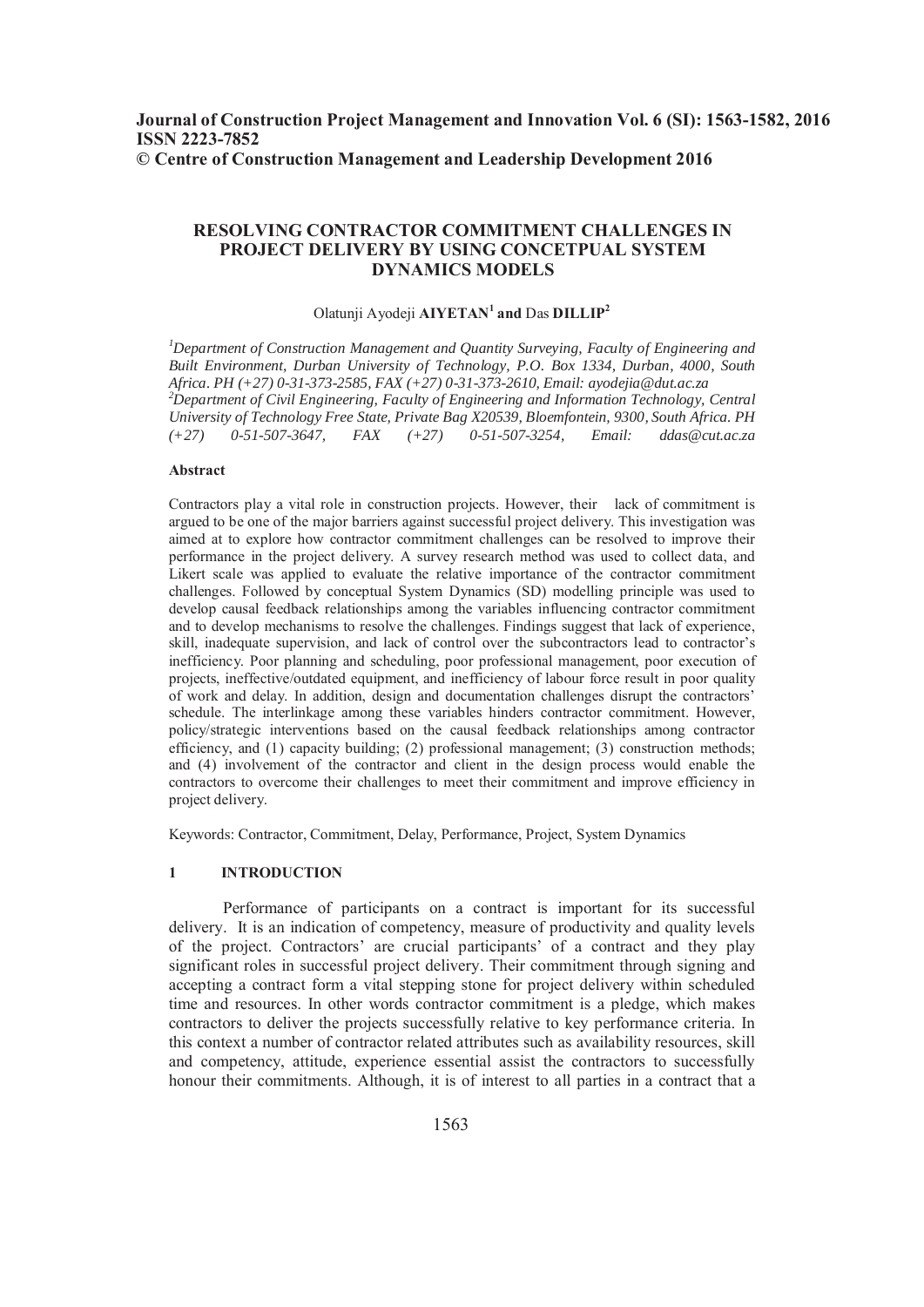project is delivered within the initial stipulated time, cost and specifications, there is always certain amount of risk that remains inherent in the award of construction of a project to a contractor notwithstanding the availability of various attributes such as positive attitudes, ability and experiences because of the commitment variability on account of emergence specific scenarios and context. There are several uncontrollable factors that influence project delivery time. These factors although can be broadly attributed to client related factors, contractor related factors, consultant and design related factors, material and equipment related factors (Al-Moumani, 2000; Andawei, 2002; Dainty et al. 2002; Odeh and Battaineh, 2002; Lim and Ling, 2002; Frimpong et al. 2003; Fox, Marsh, and Cockerham, 2003; Griffith and Watson, 2004; Mbamali, Aiyetan, and Kehinde, 2005; Tam and Tam, 2006; Sambasivan and Soon, 2007; Doloi, 2009a), some of these factors independently or in combination can directly or indirectly impact contractors' attributes influencing their commitments. The adverse impacts of the cause and effect relationships of these factors influencing contractors' commitment consequently, cause delay in successful realisation of the projects and make cost overruns. Therefore, it is essential to identify these factors, understand their causal feedback relationship and mechanisms to resolve contractor commitment challenges in projects. Thus, the objectives of the investigation are (1) to identify the relative influence of the various factors that adversely impact contactor commitments in a project, (2) explore causal feedback relationships among the major influential factors hampering contractor commitment and (3) develop regenerative mechanisms to resolve the contractor commitment challenges. For this purpose a survey was conducted among the stakeholders engaged in constructed projects in various cities of South Africa to collect data. Liker scale was used to evaluate the relative importance of various factors influencing contractor commitments. System Dynamics (SD) modelling principle was used to develop the causal feedback relationships among the variables and evolve regenerative mechanisms that would assist to resolve the challenges. The evaluation suggests that lack of experience, skill, inadequate supervision, and lack of control over the subcontractors are the major parameters which lead to contractor's inefficiency. Poor quality of work and delay are caused by poor planning and scheduling, poor professional management, poor execution of projects, ineffective/outdated equipment, and inefficiency of labour force. Furthermore, design and documentation challenges disrupt the contractors' schedule. The inter-linkage among these factors adversely impact contractor commitment. It is also found that policy/strategic interventions based on the causal feedback relationships among contractor efficiency, and (1) capacity building; (2) professional management; (3) construction methods; and (4) involvement of the contractor and client in the design process would enable the contractors to overcome their challenges to meet their commitment and improve efficiency in project delivery.

## **2 LITERATURE REVIEW**

Contractors are essentially responsible for the actual construction activities. Honouring of contractual agreements by contractors plays a major role in the successful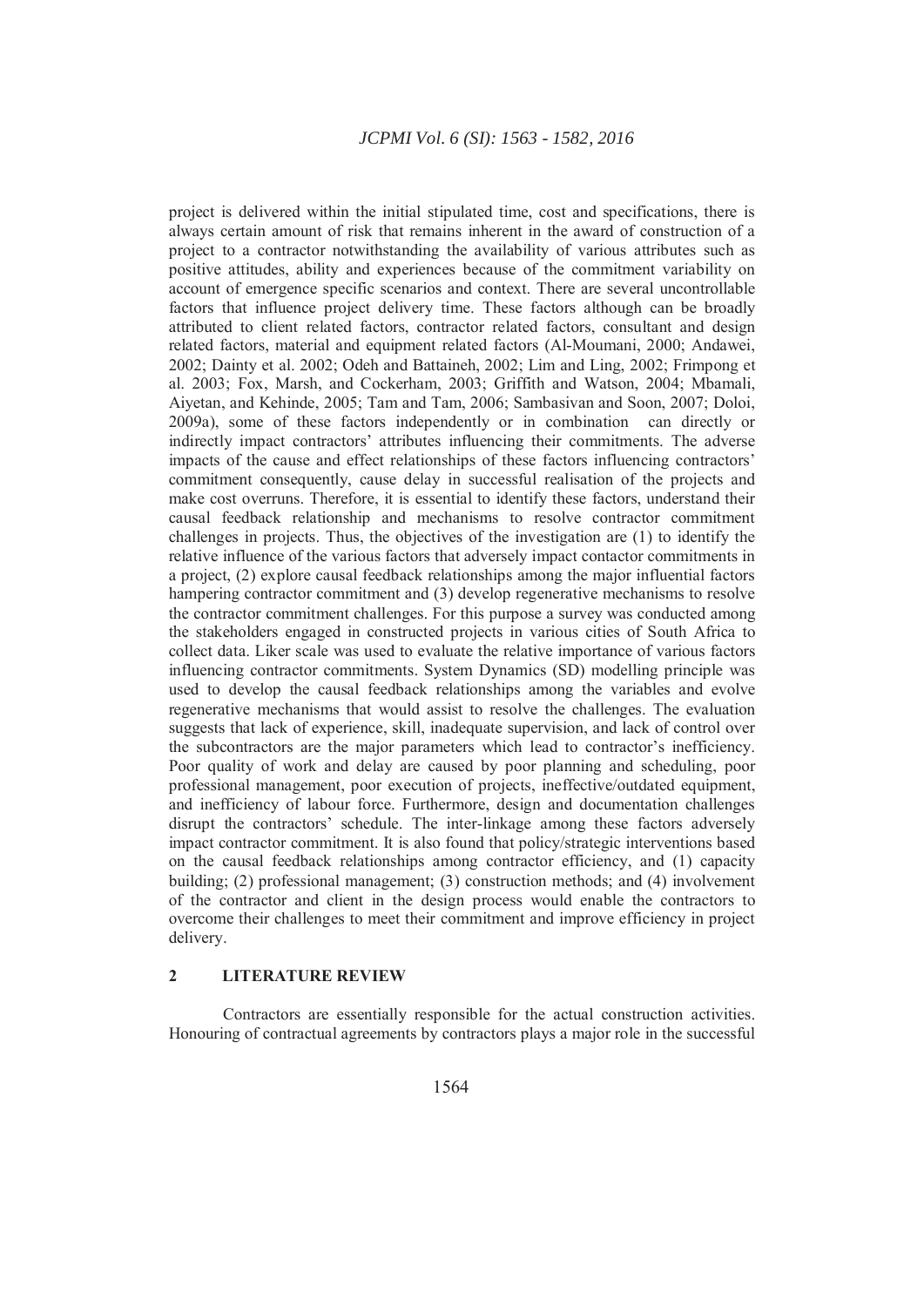project delivery (Ndekugri, Braimah, and Gameson, 2008). However, according to Chan and Kumaraswamy (1997) and Satyanarayana and Iyer (1996) lack of contractor commitment may lead to project delays and other unwarranted consequences such as, cost escalation and poor quality of work.

Evidence from literature shows that a number of factors contribute to the lack of commitment of the contractors. For example, Alwi and Hampson (2003) and Sweis, Sweis, Hammad, Abu (2008) observed that contractor's inability and inefficiency cause delay and influence project delivery, which was corroborated by other scholars. According to Olawale and Sun (2010), non-performance of contractors/subcontractors within four key principles of construction management such as preventive, predictive, corrective and organizational support is one of the major impediments against successful project delivery. Besides, a common set of contractor ability criteria, which includes engineering/construction, procurement/contract, project management, human resources, quality management systems, health and safety, plant/equipment, financial strength, and public relations also influence project delivery (Pongpeng, and Liston, 2003). Inadequate experience of contractors, contractors' inability and inefficiency, poor labour productivity, lack of control over subcontractor and financial difficulties faced by the contractors, contribute to the commitment challenges faced by the contractors and adversely impact the project delivery (Sweis, Sweis, Hammad, Abu, 2008). Lack of trades' skill, poor distribution of labour, inadequate number of supervisors/foremen, inexperienced inspectors, late supervision, and shortage of manpower (skilled, semi-skilled, unskilled labour) are the factors that adversely influence delivery of projects on time (Satyanarayana and Iyer, 1996; Odeh and Battaineh, 2002; Alwi and Hampson, 2003; Sambasivan and Soon, 2007; Sweis et al., 2008). Furthermore, lack of skill and competency of human resource in their disposal, such as subcontractor or labourers are some of the major factors that adversely affect project delivery time (Satyanarayana and Iyer, 1996; Odeh and Battaineh, 2002; Alwi and Hampson, 2003;; Sambasivan and Soon, 2007; Sweis et al. 2008).

Satyanarayana and Iyer (1996), Odeh and Battaineh (2002), Sambasivan and Soon (2007), and Sweis, et al. (2008) observe that professional management challenges faced by contractors hamper their commitment, and consequently contribute to delay in the delivery of projects. The professional management factors, which contribute to delay in project delivery are poor site management and supervision, delay in material delivery by vendors, and site accidents due to lack of safety measures. Similarly, according to Alwi Hampson (2003), Odeh and Battaineh (2002) and Sweis et al. (2008) project execution could negatively impact the contractor commitment on project delivery. According to them, too much overtime for labour, inappropriate construction methods and mistake during construction, equipment shortage, poor equipment choice/ ineffective equipment, outdated equipment and poor site layout do not allow the contractors to honour their commitments for successful project delivery (Odeh and Battaineh, 2002; Alwi and Hampson, 2003; Sweis *et al.,* 2008).

Design and documentation is also a factor mentioned in the literature which significantly influences contractor commitment and in turn influence project delivery (Odeh and Battaineh, 2002; Alwi and Hampson, 2003; Sweis *et al.,* 2008). Poor quality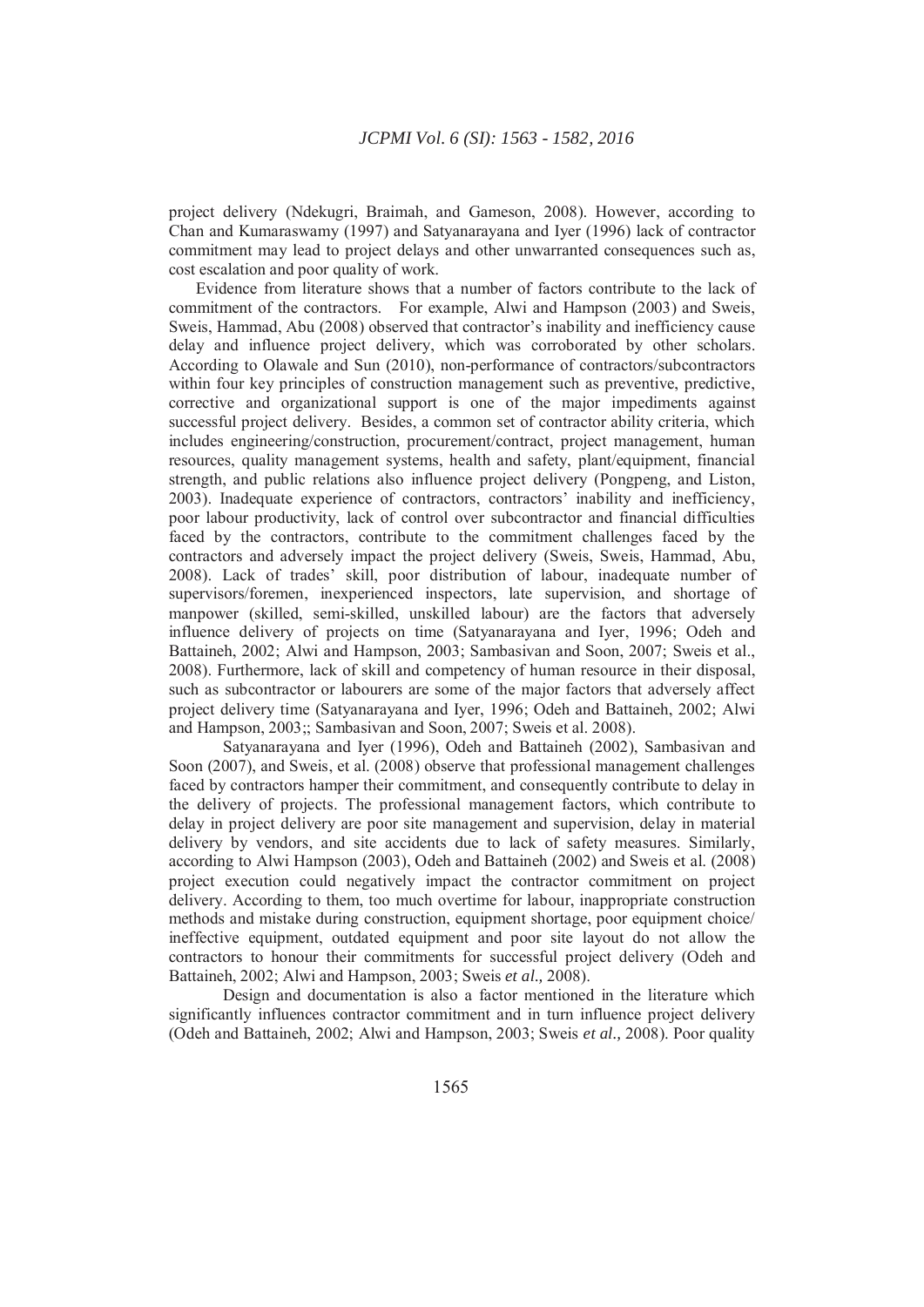site documentation, unclear site drawings supplied, slow drawing revision and distribution, design changes, poor designs, and too many change orders from owners/clients are some of the design and documentation related factors, which impact on the contractor commitment and cause delay in project delivery (Odeh and Battaineh, 2002; Alwi and Hampson, 2003; Sweis et al., 2008).

Besides, improper and inadequate material supply impedes the speed of construction of a project relative to on time delivery. Poor quality of the material, poor material handling on site, poorly scheduled delivery of material to site, inappropriateness/misuse of material, poor storage, etc., do not allow the contractor to keep the project on schedule and thus fail in his commitment to deliver the project in time and within the estimated budget (Alwi and Hampson, 2003). Thus, it is seen that factors relating to contactors inability and inefficiency, professional management, project execution and design and documentation influence contactors commitment and consequent project delivery significantly.

However, it is also found that although many of these factors are interlinked and have cause and effect relationships (Assaf and Al-Hejji, 2006; Sambasivan and Soon, 2007), explicit studies relating to causal feedback relations and their influence on construction delay are found to be limited. So, the importance of early identification of contractor commitment challenges and establishing of inter-linkage among the factors and development of mechanism for resolving contractor commitment issues and major delay reducing remedies that have been stressed by a number of scholars are highly essential (Alaghbari, Razali, Kadir, Ernawat, 2007; Das, 2015; Sweis et al., 2008).

### **3 RESEARCH METHODS**

The investigation follows a survey research method and qualitative System Dynamics (SD) modelling approach. A survey was conducted by using the perception of professionals in organisations, relative to construction projects in four major cities in South Africa namely, Bloemfontein, Cape Town, Durban, and Port Elizabeth. Initially a questionnaire was prepared and pre-tested through a pilot survey among 10 professionals and based on the responses and a feedback obtained through the pilot survey informed the final questionnaire preparation. The final questionnaire included factors which impact contactors commitment under various attributes such as contractors' ability and efficiency, professional management, execution, and design and documentation. The sampling frame consist architects 346 (SAIA); master builders 513 (MBA); clients 91 SAPOA); structural engineers 39 (CESA - East Cape), and *quantity surveyors 420 (ASAQS). From these* the sample sizes *were calculated and the questionnaire response rate according to professional is given as:* architects (9), master builders (18), quantity surveyors (23), and structural engineers (23), clients (12) and others (3), which equates a total of 88 (6.1%) responses were obtained.

Sample selection was done by using probability sampling technique. Random sampling was used for the group of respondents that include architects, master builders, and clients. For quantity surveyors, and structural engineers, systematic stratified random sampling technique was used and for project managers convenient sampling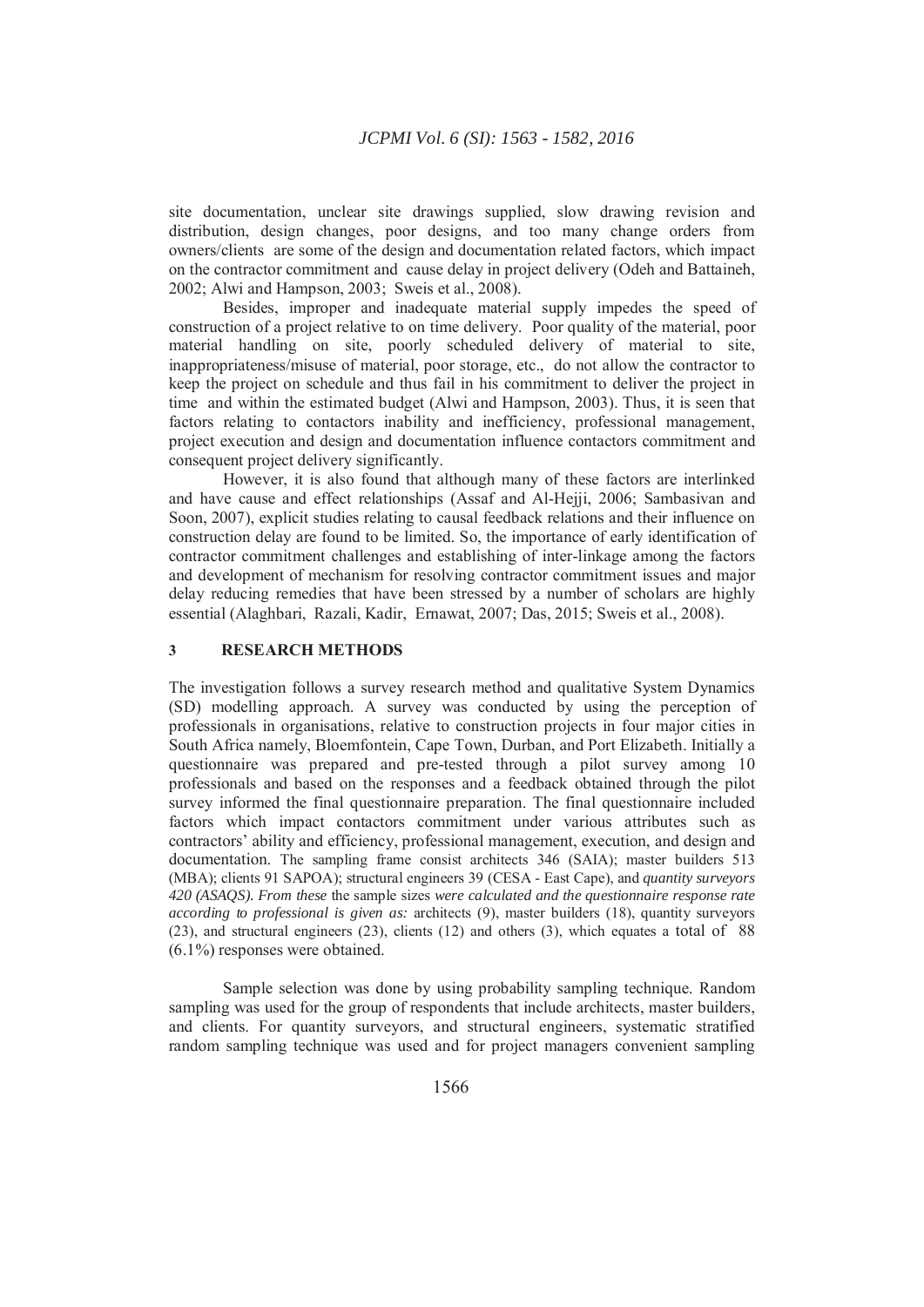| Table 1 Profile of respondents |        |               |  |  |
|--------------------------------|--------|---------------|--|--|
| Respondents                    | Number | Share in $\%$ |  |  |
| Architect                      | y      | 10.23         |  |  |
| Master Builder/Contractors     | 18     | 20.45         |  |  |
| Quantity surveyor              | 23     | 26.14         |  |  |
| <b>Structural Engineer</b>     | 23     | 26.14         |  |  |
| Clients                        | 12     | 13.64         |  |  |
| Project managers               | 3      | 3.40          |  |  |
| Total                          | 88     | 100.00        |  |  |

technique was adopted. The survey was administered by asking the respondents to complete and return a questionnaire through post or e-mail.

The sample size and response rate was considered fairly adequate for the statistical analysis because (1) the professionals concerned are from the middle and higher level in the hierarchy in the projects and they are limited in numbers and (2) the response rate is quite significant (more than 40%) which eliminated bias if any (Kothari, 2004). Further, as seen from Table 1 the respondents belong to a heterogeneous and diverse group. This implied that the information provided by the respondents can be relied upon for the purposes of the analyses.

 The contractor commitment challenge variables were evaluated by using five point Likert scale in which 1 represents lowest influence and 5 represents maximum influence (Gravetter and Wallnau 2008). The evaluation was conducted by using the mean score from the responses obtained from the respondents. Cronbach's coefficient test and validity test were performed and were found satisfactory. Cronbach's alpha of ≥ .97 and factor loading of  $> 60$  for samples sizes 85-89 were obtained.

Followed by SD principle based on System thinking approach (Forrester, 1968; Stermann, 2000) was adopted to extract the causal feedback mechanisms that cause contractor commitment challenges, and to evolve plausible policy interventions to resolve the challenges. SD principle was adopted because its rigorous structural framework assists in eliciting and displaying information used to build a conceptual model (Forrester, 1994; Han, Love, Peña-Mora , 2013; Kim and Reinschmidt, 2006; Lane and Oliva, 1998; Lyneis, and Ford, 2007; Rahmandad, and Hu, 2010; Wolstenholme, 1992).

For developing causal feedback relationships, initially the variables were categorized into four variables such as information, decision and action and environment (system) variables (Olaya, 2012). Then variables are then connected with simple one way causality in terms of one way linkages of information – decisions – actions – impact on the environment. In other words the variable are linked in a manner that information assists in evolving decisions (policy interventions), decisions lead to appropriate actions, and actions influence the environment (system)) and (Veniix 1996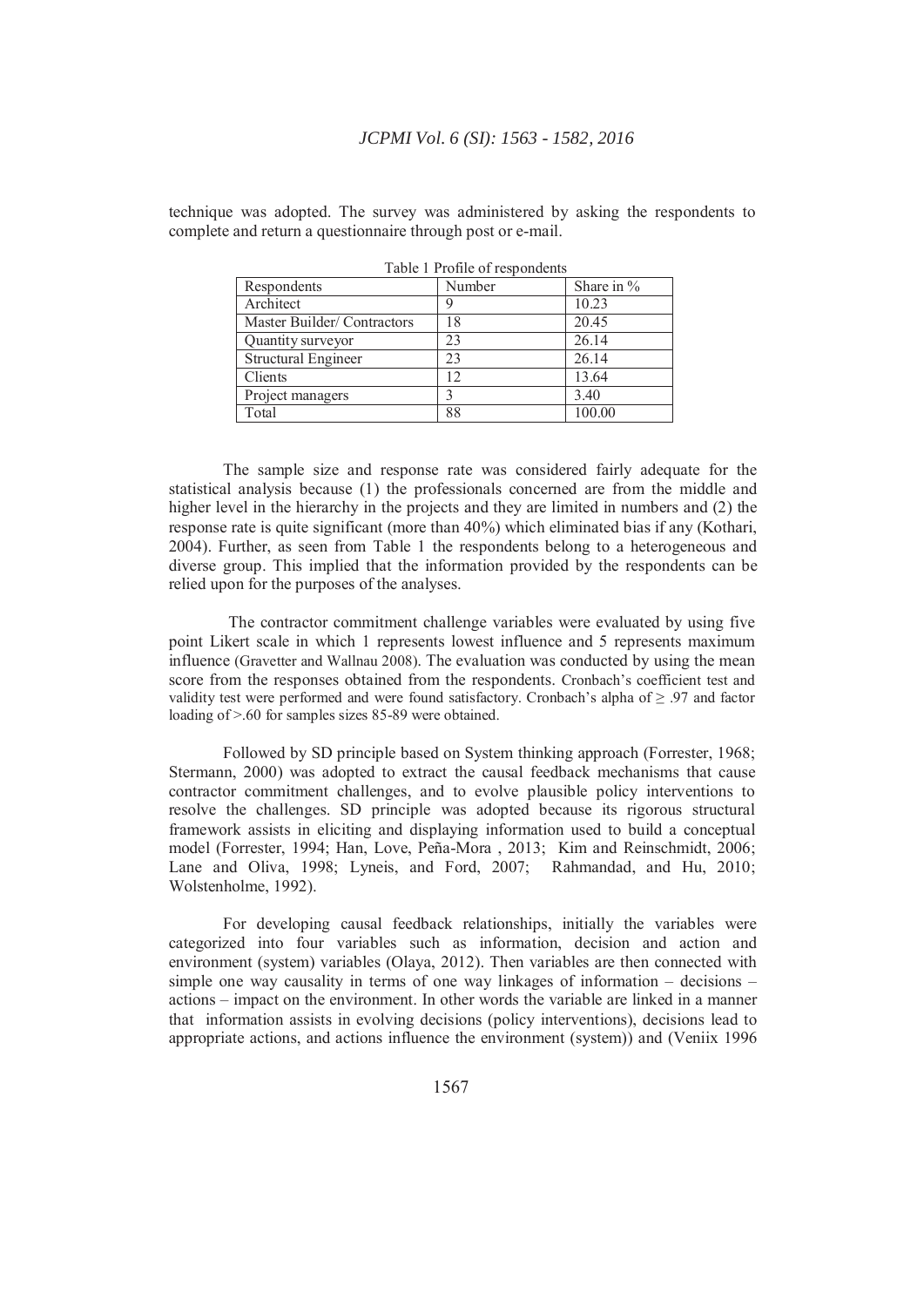and El Halabi et al., 2012) with their influence on one another (Fig. 1). Once the one way causality is established, feedback relationships among the variables are checked and established (Aiyetan and Das 2015). However, the causal feedback relationships developed were with professionals and experts to check the validity of the causal diagrams. Appropriate modifications with regards to variable names, their polarity and causal relations are made as per the feedbacks from the expert discussion. Conceptual SD models and regenerative mechanisms were then developed from the valid causal feedback diagrams (causal loop diagrams).



**Fig. 1.** Methods adopted for construction of causal feedback relations (Adopted from Olaya, 2012; Aiyetan and Das, 2015)

#### **4 RESULTS, CONCEPTUAL MODELS AND DISCUSSIONS**

# **4.1 Factors Influencing Contactor Commitment**

Table 2 presents the mean score of the of the various factors under different attributes like contractor ability, professional management by the contactor, design documentation, and project execution that influence contractor commitment in a five point Likert scale (1 indicates least influential and 5 indicates most influential). It is noteworthy that all the factors have a mean score greater than 3, which indicates that all the parameters have positive influence on contractor's commitment in construction projects delivery. Among these, it is seen that under Contractor's inability and inefficiency attribute: lack of skill, late supervision, availability of too few supervisors, delay caused by subcontractors, lack of control over subcontractors, and poor labour productivity are the major factors which significantly hamper contractor commitment in the projects. Similarly under professional management attribute poor site management and supervision, delay in material delivery by vendors, poor planning and scheduling and Site accidents due to lack of safety measures are the major factors, which reduce contractor commitment. Besides, under project execution attribute: equipment shortage, outdate equipment and too much overtime for labour significantly prompt contractor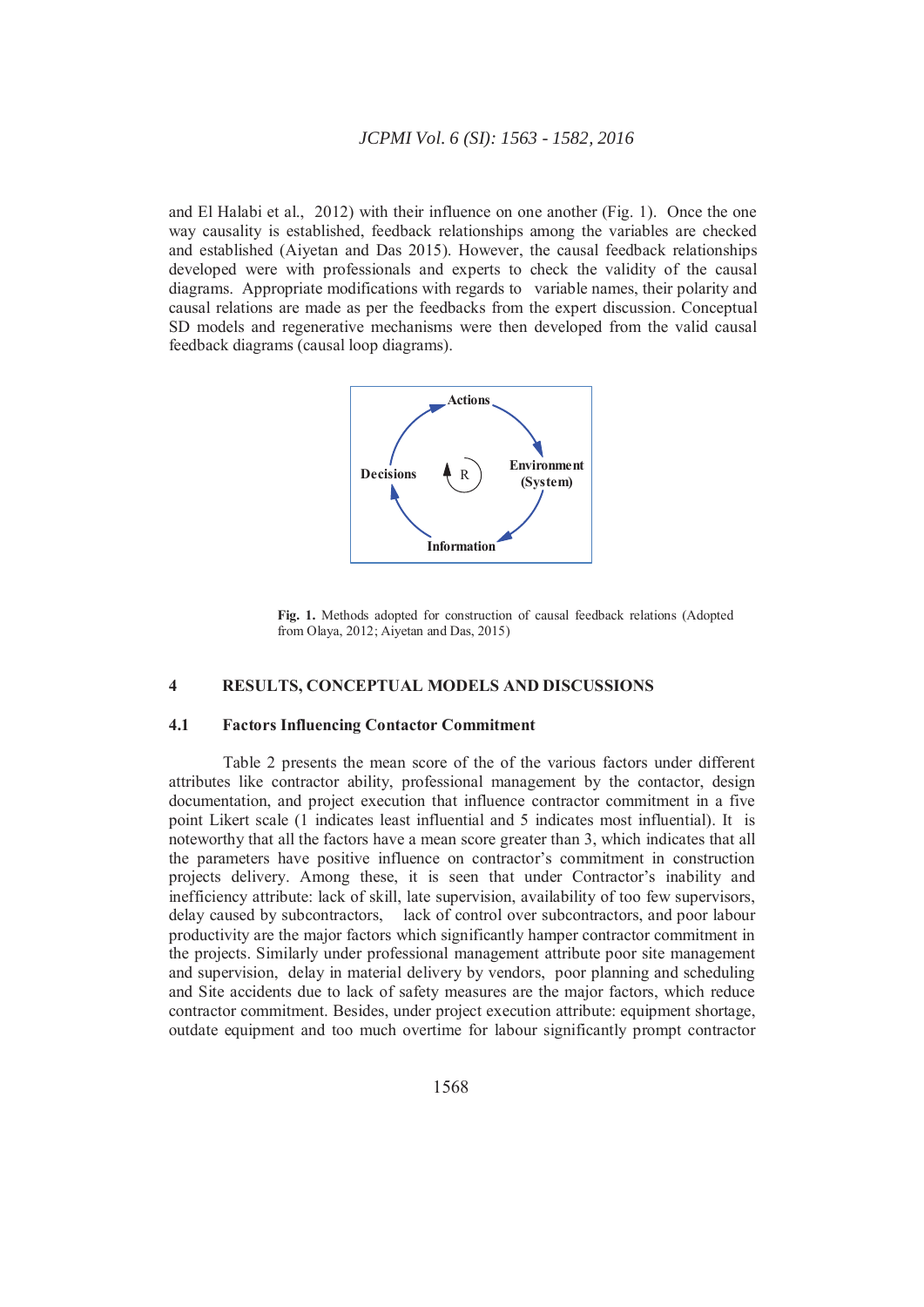commitment challenges. Furthermore, it is also found that under design and documentation attribute the major factors which cause contractor commitment challenges include, poor design, poor quality site documentation, unclear site drawings and too many change orders from owner/client. However, since all the parameters contribute to contactors commitment challenges to certain extent and are vital in construction process they have been considered for developing the causal feedback relationships and examining their implication on the project delivery. The causal feedback relationships among the factors and development of mechanisms to resolve the challenges are considered separately under each attribute. The conceptual SD models and resolving mechanisms were developed by using SD modelling principles.

| Factors influencing lack of contractor commitment      | <b>Index based</b><br><b>Likert</b><br>on<br>scale<br>mean<br>value | <b>Sources</b>           |
|--------------------------------------------------------|---------------------------------------------------------------------|--------------------------|
| Contractor's inability and inefficiency                |                                                                     |                          |
| Lack of trades' skill                                  | 3.98                                                                | Alwi,<br>and Hampson,    |
| Poor distribution of labour                            | 3.62                                                                | Sweis et al.,<br>(2003); |
| Supervision too late                                   | 4.01                                                                | (2008)                   |
| Too few supervisors/foremen                            | 4.25                                                                |                          |
| Lack of subcontractor's skill                          | 3.52                                                                |                          |
| Inexperienced inspectors                               | 3.03                                                                |                          |
| Shortage of manpower (skilled, semi-skilled, unskilled |                                                                     |                          |
| labour)                                                | 3.45                                                                |                          |
| Ambiguity in estimations                               | 3.76                                                                | Satyanarayana and Iyer   |
| Inadequate experience of contractor                    | 3.15                                                                | (1996);<br>Odeh<br>and   |
| Poor labour productivity                               | 3.76                                                                | Battaineh<br>$(2002)$ ;  |
| Lack of control over subcontractor                     | 3.85                                                                | Sambasivan and Soon      |
| Delay caused by subcontractors                         | 3.91                                                                | (2007); Sweis et al.,    |
| Financial difficulties faced by the contractor         | 3.18                                                                | (2008)                   |
| <b>Professional Management</b>                         |                                                                     |                          |
| Poor site management and supervision                   | 3.92                                                                | Odeh.<br><b>Battaine</b> |
| Delay in material delivery by vendors                  | 3.73                                                                | $(2002);$ Alwi,<br>and   |
| Site accidents due to lack of safety measures          | 3.54                                                                | (2003);<br>Hampson,      |
| Lack of motivation for contractor                      | 3.40                                                                | Sweis et al., (2008);    |
| Poor planning and scheduling                           | 3.73                                                                | Satyanarayana and Iyer   |
| Poor provision of information to project participants  | 3.21                                                                | (1996);Chan<br>and       |
| Poor coordination among project participants           | 3.33                                                                | Kumaraswamy (1997);      |
| Slow in making decisions                               | 3.46                                                                | Odeh, Battaine (2002);   |
|                                                        |                                                                     | Sweis et al., (2008)     |
| <b>Execution</b>                                       |                                                                     |                          |
| Too much overtime for labour                           | 3.87                                                                | Odeh, Battaine (2002);   |
| Inappropriate construction methods and mistake during  |                                                                     | Alwi, and Hampson,       |
| construction                                           | 3.05                                                                | Sweis et al.,<br>(2003); |
| Equipment shortage                                     | 3.91                                                                |                          |

| Table 2. Factors influencing Contractors lack of commitment |  |  |  |  |  |  |  |
|-------------------------------------------------------------|--|--|--|--|--|--|--|
|-------------------------------------------------------------|--|--|--|--|--|--|--|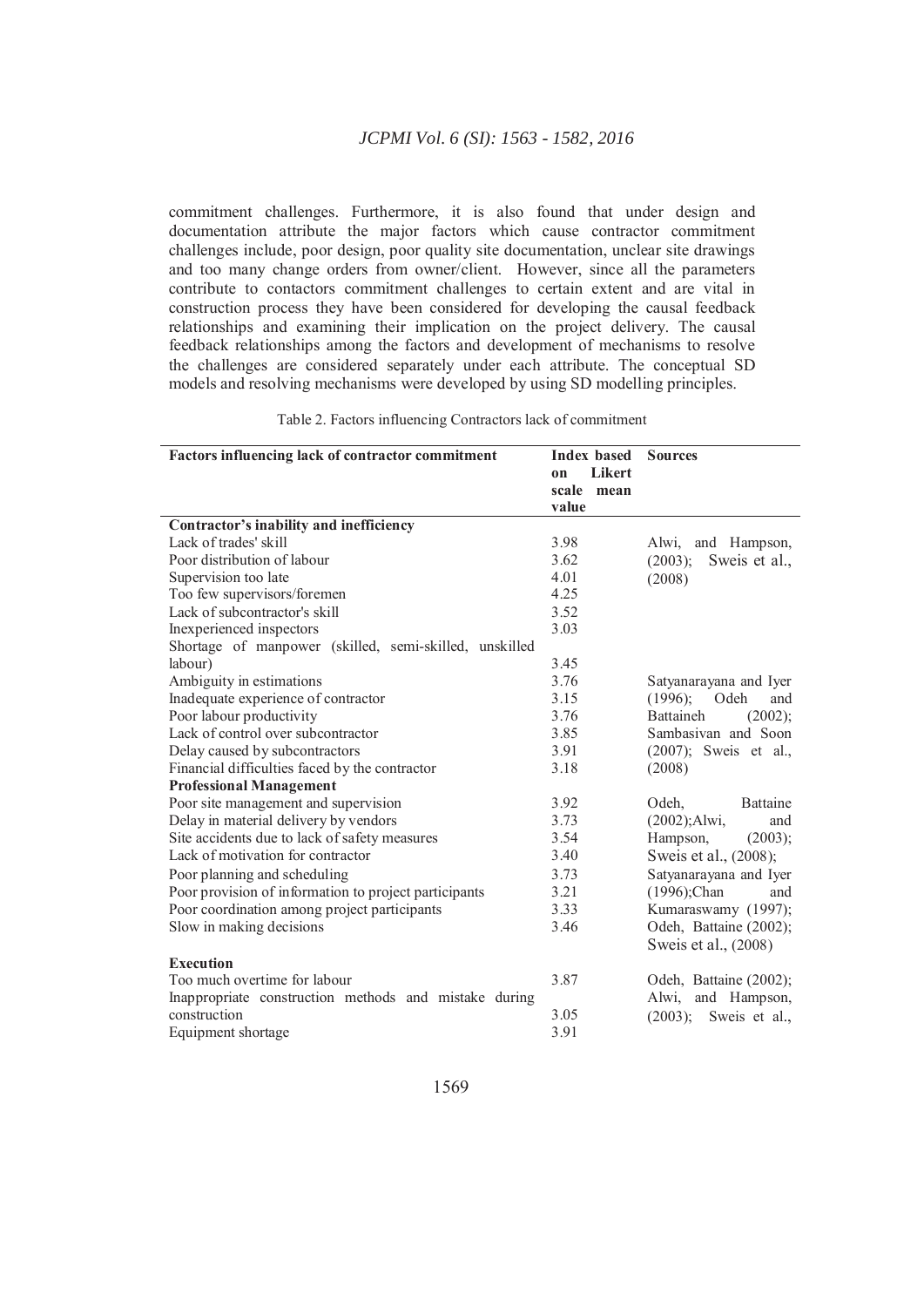| Poor equipment choice/ineffective equipment<br>Outdated equipment<br>Poor site layout | 3.27<br>3.74<br>3.28 | (2008)                      |
|---------------------------------------------------------------------------------------|----------------------|-----------------------------|
| <b>Design and Documentation</b>                                                       |                      |                             |
| Poor quality site documentation                                                       | 3.37                 | Odeh, Battaine (2002);      |
| Unclear specifications                                                                | 3.12                 | Alwi, and Hampson,          |
| Unclear site drawings supplied                                                        | 3.37                 | Sweis et al.,<br>$(2003)$ ; |
| Slow drawing revision and distribution                                                | 3.37                 | (2008)                      |
| Design changes                                                                        | 3.12                 |                             |
| Poor Design                                                                           | 3.37                 |                             |
| Too many change orders from owner/clients                                             | 3.37                 |                             |

# **4.2 Causal Feedback Relations Causing Contractor Commitment Challenges and Mechanisms to Resolve the Challenges**

# **4.2.1** *Contractor ability and efficiency*

Contractor ability significantly influences contractor commitment. The survey findings suggest that with mean score higher than 3.5; various contractors ability related factors as shown in Table 1, significantly influence contractor commitment and cause the contactor to weaver from his commitments. Besides, the factors develop a chain of causality and feedback relationships among themselves. As seen in Figure 2 (a) and 2 (b) lack of experience leads to inadequate supervision and lack of control over the subcontractors. Delay is caused because of the lack of control of the contractor over the subcontractors and lack of skill availability with the subcontractor. Besides, lack of experience contributes to lack of availability of skill with the contractor through a disruptive causal feedback mechanism IB1. Poor skill and poor financial management in addition to inaccurate or ambiguous estimate make the contractor face financial difficulties (IB1A), which contributes to the inefficiency of the contractor. Similarly, shortage of skilled manpower is a key challenge faced by the contractor. Due to shortage of man power, the contractor fails to appropriately apportion labour in the project, which essentially leads to poor labour productivity as shown by causal feedback mechanism IB2.

However, as revealed from causal feedback diagram in Figure 1(a) and reinforcing mechanism in Figure 2 (c), skill and competency building can assist in reducing the inefficiency of the contractor. Skill training, financial management training will enhance the finance management capacity of the contractor, which may assist to find ways to reduce financial difficulties faced by the contractor (IR1A). Skill training and internship will make the contractor more competent to handle shortage of manpower by recruiting adequate manpower (IR1B). It will also assist in enhancing labour productivity. Besides, capacity building will also assist the contractor to gain from experience and use the experience gained effectively (Figure 2 (c)). Subcontracting experience before handling jobs as a contractor is expected to deal with the challenges related to subcontractors such as control, delay and lack of skill (IR1C). All the three aspects will enhance the capacity and competence of the contractor eventually leading to increase in efficiency of contractor.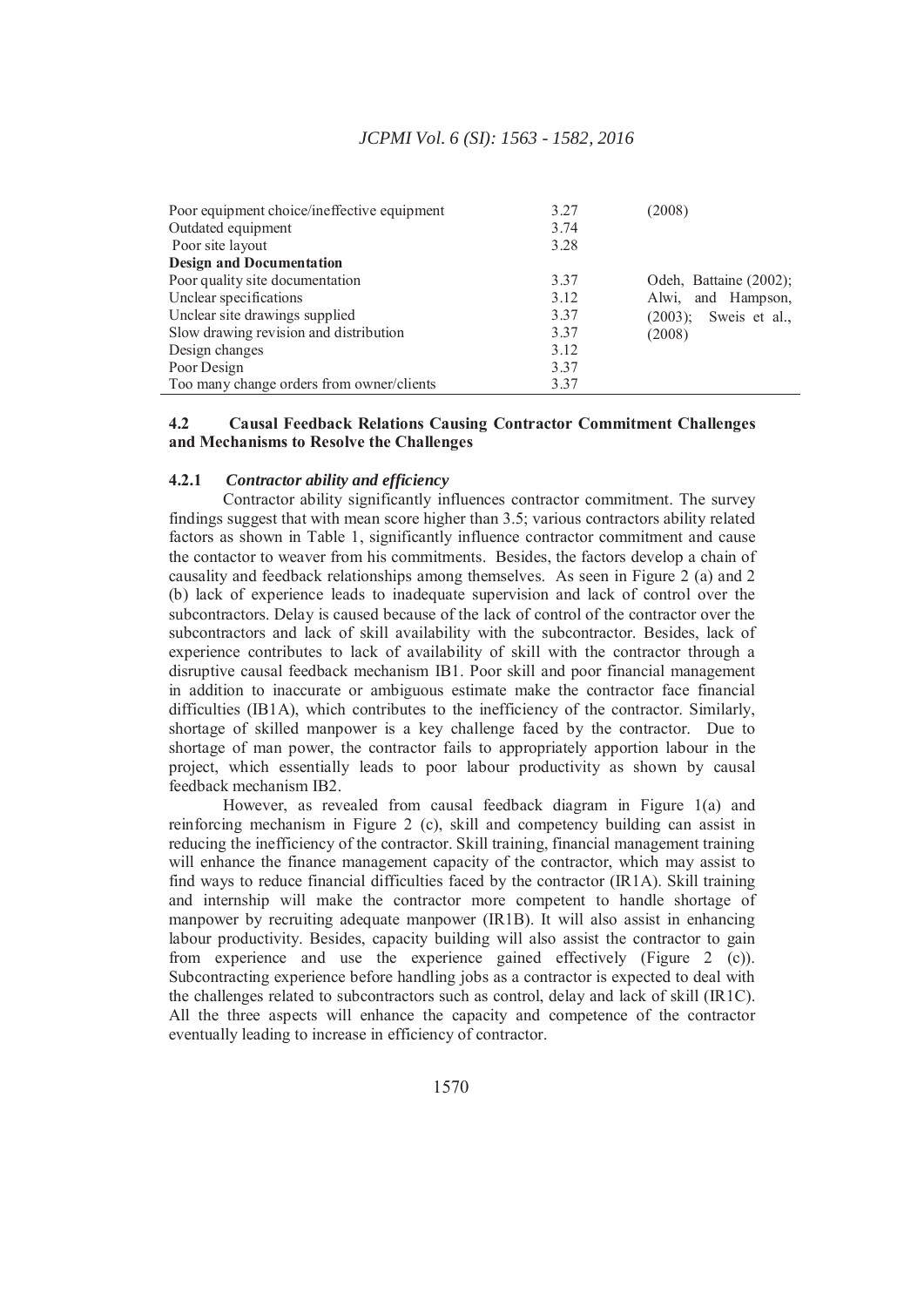

Figure 2 (a) . Causal feedback relationship for contractor efficiency in projects *(Blue lines show the challenges and green lines show the interventions)*



Figure 2 (b). Disrupting mechanism causing contractor efficiency in projects and poor contractor commitment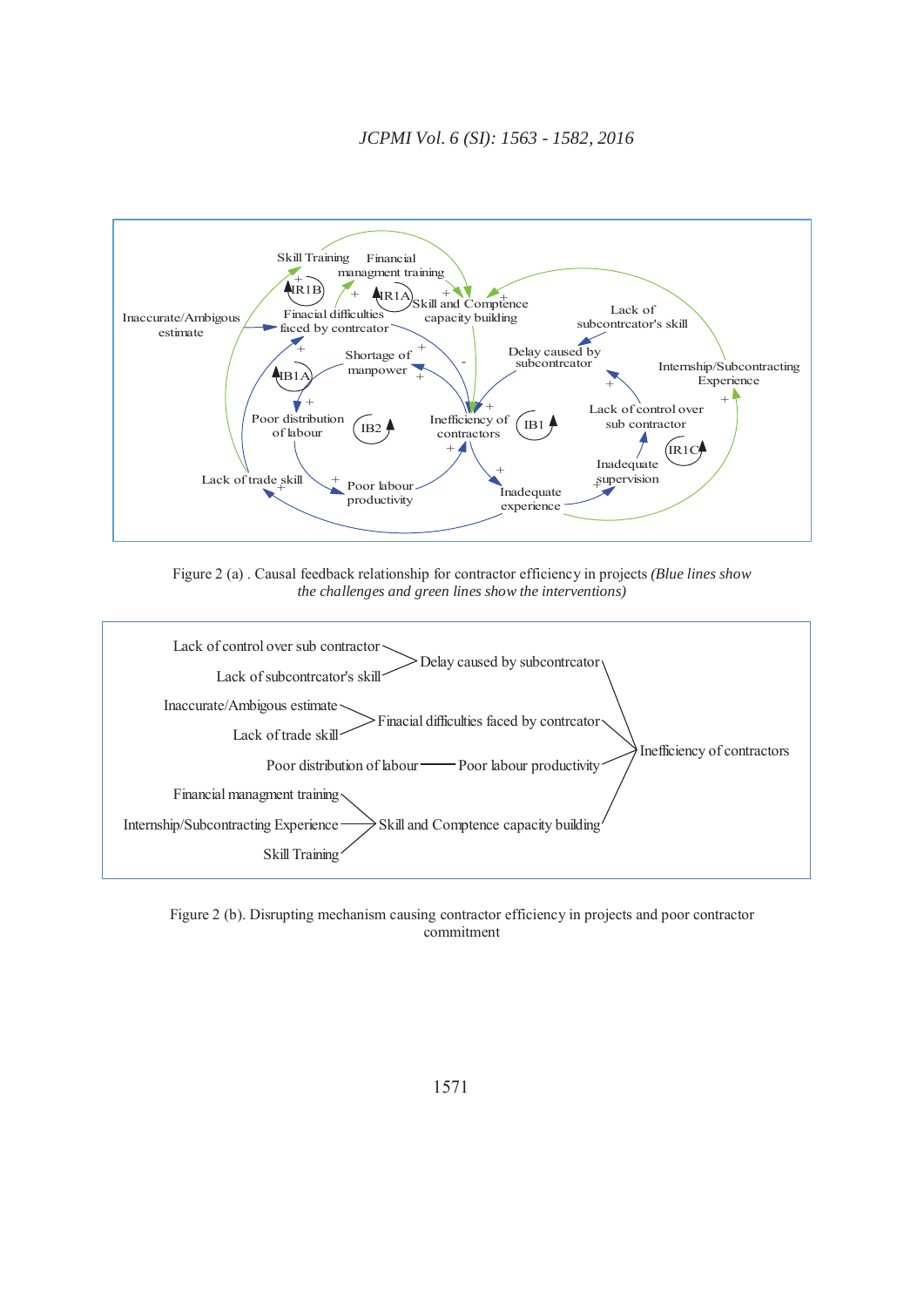

Figure 2 (c): Reinforcing mechanism increasing contractor efficiency in projects

## **4.2.2** *Professional management*

Professional management is one of major elements in the contractor commitment. Poor professional management is influenced by two important mechanisms. First, poor planning and scheduling in project in addition to lack of proper facilities for information transfer lead to poor communication and coordination, and essentially create delay in decision making. Consequently, the project is not managed as it is envisaged. This phenomenon is presented by a disruptive mechanism PB1 (Figures3 (a) and 3 (b)). Similarly, on the other hand lack of professionalism lead to lower morale and motivation of the contractor. The lack of motivation may lead to poor management of site (as shown by feedback mechanism PB2), which in fact can be exacerbated by the delay in material delivery due to poor planning and scheduling and consequent poor coordination and communication (feedback mechanism PB1A). Thus, these two major disruptive feedback mechanisms bolster poor professional management of the projects and force the contractors to fail to keep their commitments. However, if the capacity of the contractors is enhanced through capacity building as discussed in earlier sections (cf4.1.1), it will assist the contractors to adept in project management skill and techniques to prepare appropriate plans and schedules. Besides, available information communication transfer facilities in addition to capacity building will reduce poor coordination and communication and enhance decision making. The net result shall be enhancement in professional management of the projects (PR1). Again, appropriate coordination and communication facilities will enable reduction in delay in material delivery leading to better site management through reinforcing mechanism PR1A. Similarly, capacity building of contractors will act as incentives and rewards for the contractors that will boost the morale and motivate the contractors. The increase in motivation will cause better site management and consequently lead to professional management of the projects through feedback mechanism as shown by PR2, which will further bolster by the increase in the health and safety measures through feedback mechanism PR2A. Thus, the poor professional management of projects by contractors, which are essentially augmented by disruptive mechanisms PB1 and PB2 can be countered by feedback mechanisms PR1and PR2. Overall as shown in the reinforcing mechanism (Figure 3 (c)), capacity building will engender knowledge and skill in project management, assist in provision for incentives and awards to contractors and improve health and safety aspects in projects, which consequently will lead to proper planning and scheduling, improve motivation of contractors, and reduce accidents in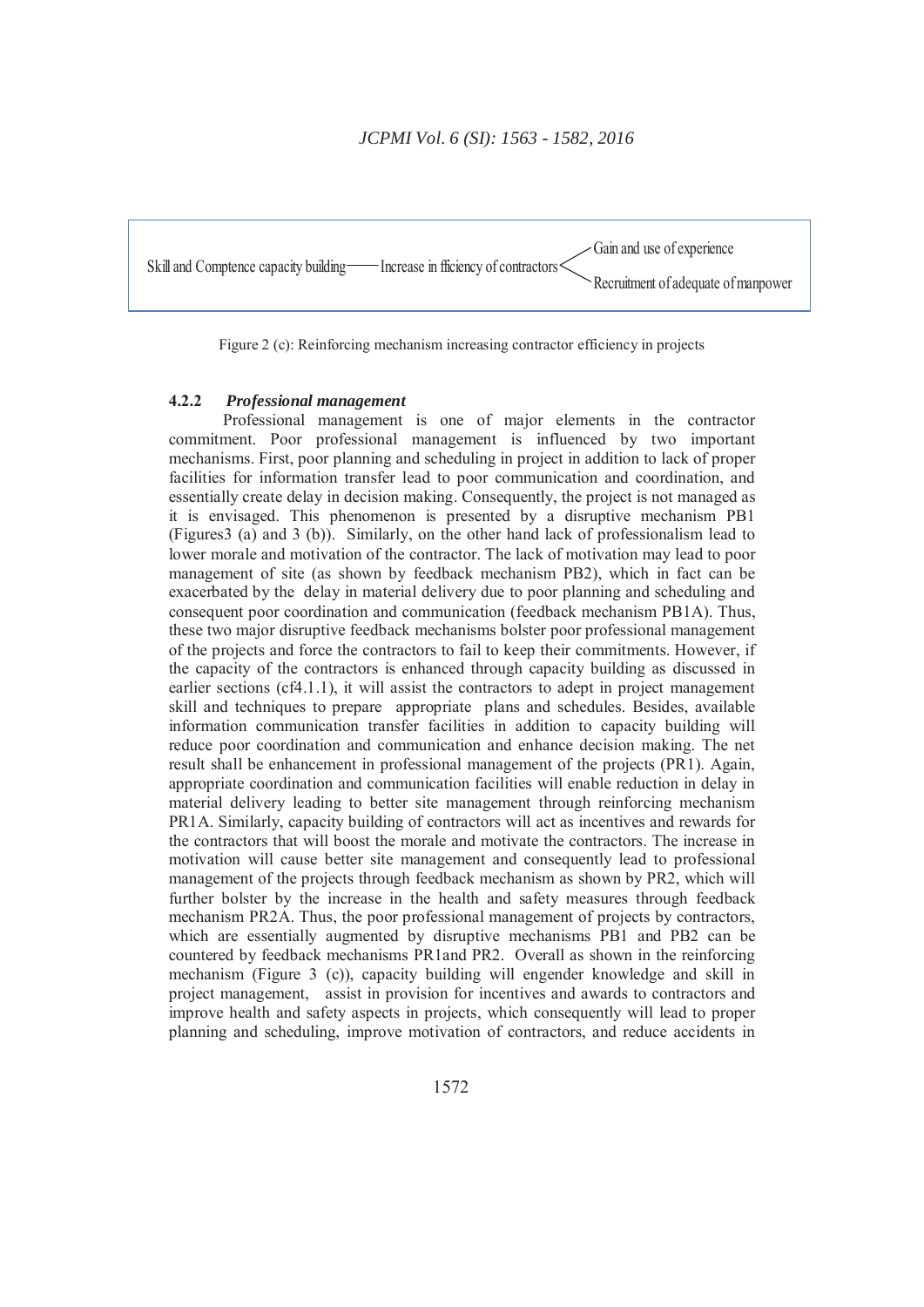site respectively, thus reducing delay in projects. Therefore, if the capacity of the contractors is enhanced in addition to improvement in information and communication facilities, then the projects would be managed more professionally; that will enable the contractors to keep their commitments.



Figure 3 (a). Causal feedback relationship for professional management of projects by the contractors



Figure 3 (b). Disrupting mechanism causing poor professional management in projects leading to poor contractor commitment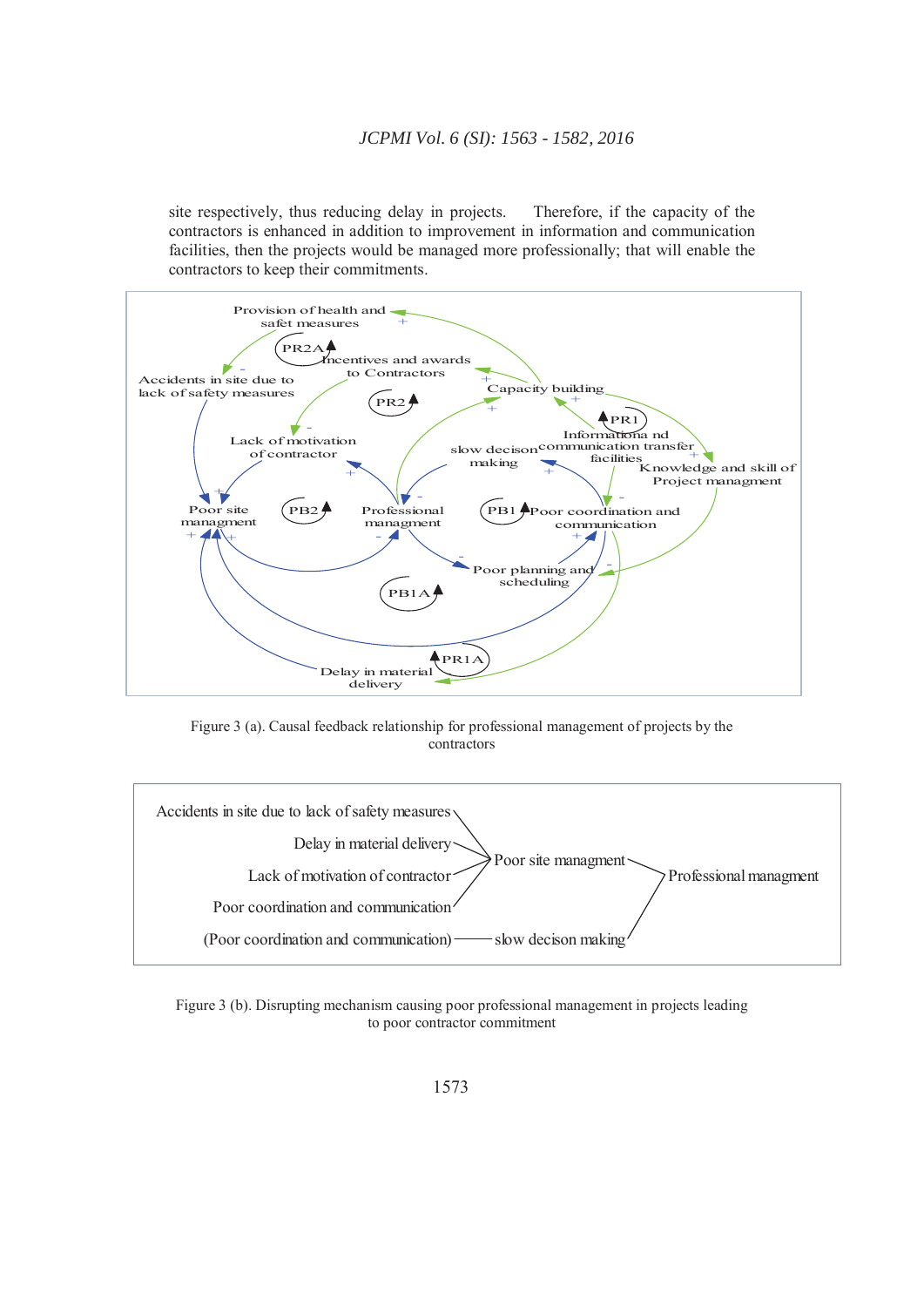

Figure 3 (c): Reinforcing mechanism increasing professional management by contractors in projects

## **4.2.3** *Project execution*

Challenges in execution of project significantly influence the contractor commitment in project. As indicated in Figure 4 (a and b), poor execution of projects is caused by ineffective/out-dated equipment's, inefficiency of labour force and poor planning and scheduling and site planning. Ineffective or outdate equipment if used along with the excessive overtime of labourers lead to efficiency of labourers resulting in poor execution of the project through a disruptive mechanism EB1. Similarly, poor planning cause shortage of equipment that hampers the smooth execution of the projects (feedback mechanism EB2). Poor planning also cause poor site layout, which reduces the outputs of labour force and aggravate the challenges of project execution through a feedback mechanism shown by EB3. The situation gets exacerbated further if appropriate construction methods are not used in construction, which essentially create errors and delay in the projects (EB4). Thus, as observed, because of the dominant disruptive mechanisms, (1) inappropriate construction methods leading to error and delay in construction, (2) ineffective and out-dated equipment, excessive overtime of labourers and poor site layout leading to inefficiency of labour force, (3) and unavailability of proper equipment and poor planning leading to shortage of equipment make the project execution to suffer forcing the contractors to waver away from their commitments (Figure 4 (b)).

However, strong professional management of the projects and knowledge about the appropriate construction methods, appropriate technology and equipment could assist in resolving the challenge. Professional management generally assists in proper planning and scheduling. Proper planning and scheduling alleviates the challenges of project execution in three ways. First, it makes provision for availability of adequate and appropriate equipment's via availability of finance, which neutralizes the negative effect of the ineffective and out-dated of equipment and improves the execution process (Feedback mechanism ER1A). Second, the availability of equipment also reduces the effects of shortage of equipment (ER1B). Third, proper planning improves the site planning scenario, which essentially enhances the efficiencies of the labour force (feedback mechanism ER1C) and also saves the additional expenditure because of the excessive overtime by labourers'. Besides, if the capacity of the contractors is build,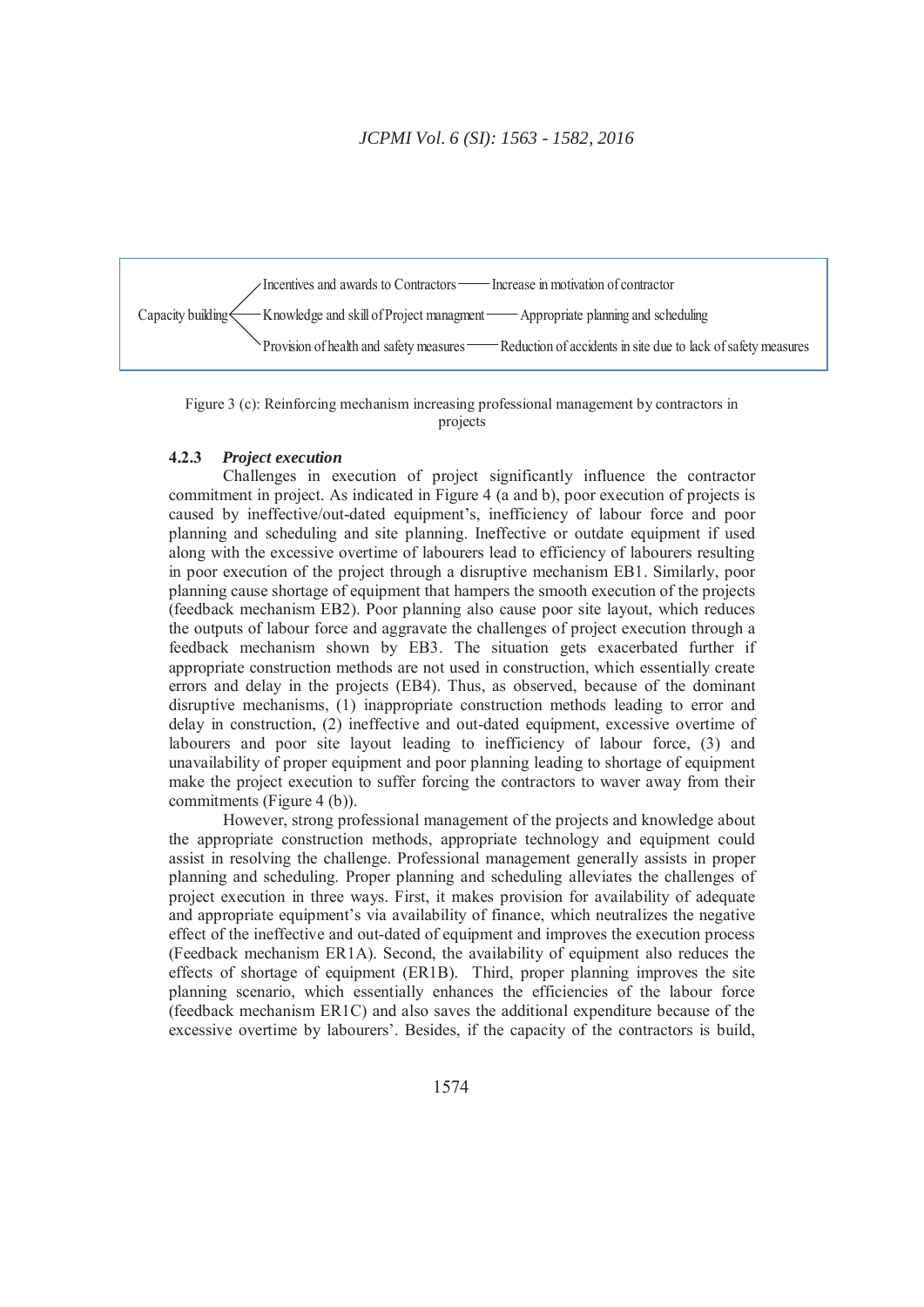which essentially enhances the knowledge and competency of the contractors about the equipment, technology and construction methods, then contractor will be able to reduce the errors and delay caused by the challenges of use of improper construction methods. Essentially, this mechanism neutralizes the negative effects of the disruptive mechanism EB4. Also, such a mechanism reinforces the mechanism ER1B and counteracts the challenges of poor execution of projects. Therefore, as presented in Figure 4 (c), professional management, appropriate planning and scheduling in addition to knowledge and competency of the contractor remain at the core to improve project execution, which consequently will ease the challenges of contractor commitment in the projects.



Figure 4 (a). Causal feedback relationship for Execution of projects by the contractors



Figure 4 (b). Disrupting mechanism causing poor execution in projects leading to poor contractor commitment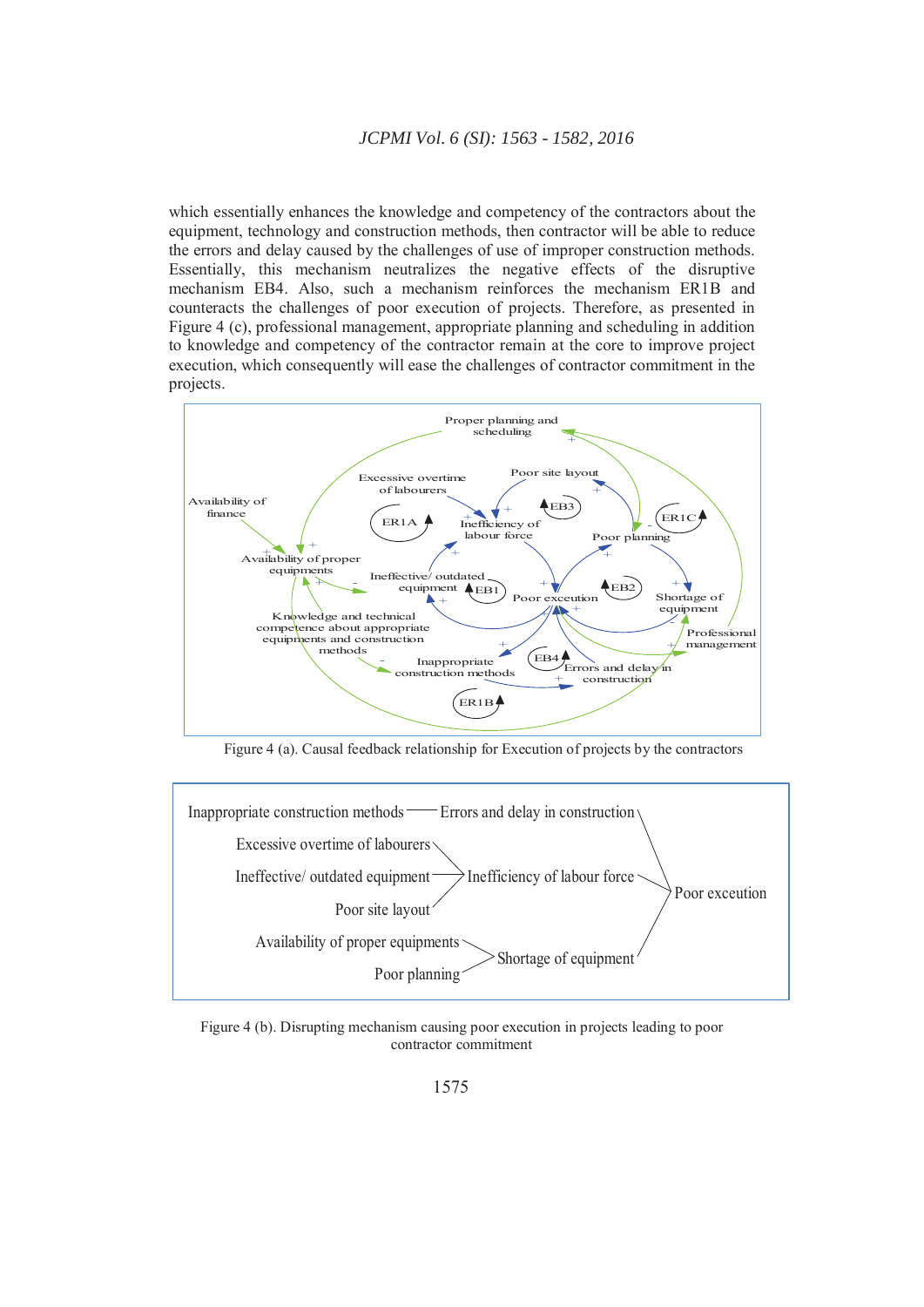# *JCPMI Vol. 6 (SI): 1563 - 1582, 2016*





## **4.2.4** *Design and documentation*

Design and documentation are essentially the responsibilities of the consultants and designers. However, client has significant influence on them. Poor design can create all sorts of challenges in the construction including influencing contractor commitment as reflected in different mechanisms in Figure (5 a and b). Poor design can result, because of the in-competency of the consultants. However, more often design changes at the client's behest are the major causes of poor design. The reason being, the client's uncertainty or lack of clarity on the final outcome may make the consultant unsure about the design. So, design changes lead to poor design and consequently there will be lack of appropriate details in design, drawings and material specification, which essentially disrupts the contactor's work schedule and commitment through a feedback mechanism DB1. Simultaneously, lack of details in design, drawing and material specification on account of poor design leads to unclear site drawing and poor documentation. The slow revision of design and drawing and their slow distribution also aggravates the poor documentation scenario. Poor quality design, drawing and specification documents generally make the contractor lose clarity in construction and consequently the construction work gets interrupted through a feedback mechanism DB2. In summary, as shown in the disruptive mechanism in Figure 5 (b) lack of contractor's involvement in design and documentation process causes lack of clarity in the design changes, site drawings and specifications. In addition to the factors such as slow in revision and distribution of design and drawings, which may lead to poor quality documentation and poor design engendered from design changes prompt for inadequacy in detailed design, drawings and materials specification to be provided to contractors through proper documentation process. In the absence of such detailed documents, the contractor may not be able to handle the project effectively and weaver from the commitments made for the project.

However, conversely involvement of the contractor and client in the design process, and coordination and communication among the client, consultant and contractor could ease the challenge. The clients' involvement in the design process shall lead to the consultant(s) to understand the clients demands and consequently the number of changes that can occur from clients side will be minimized and thus resulting in improvement on the design through feedback mechanism DR1. Similarly the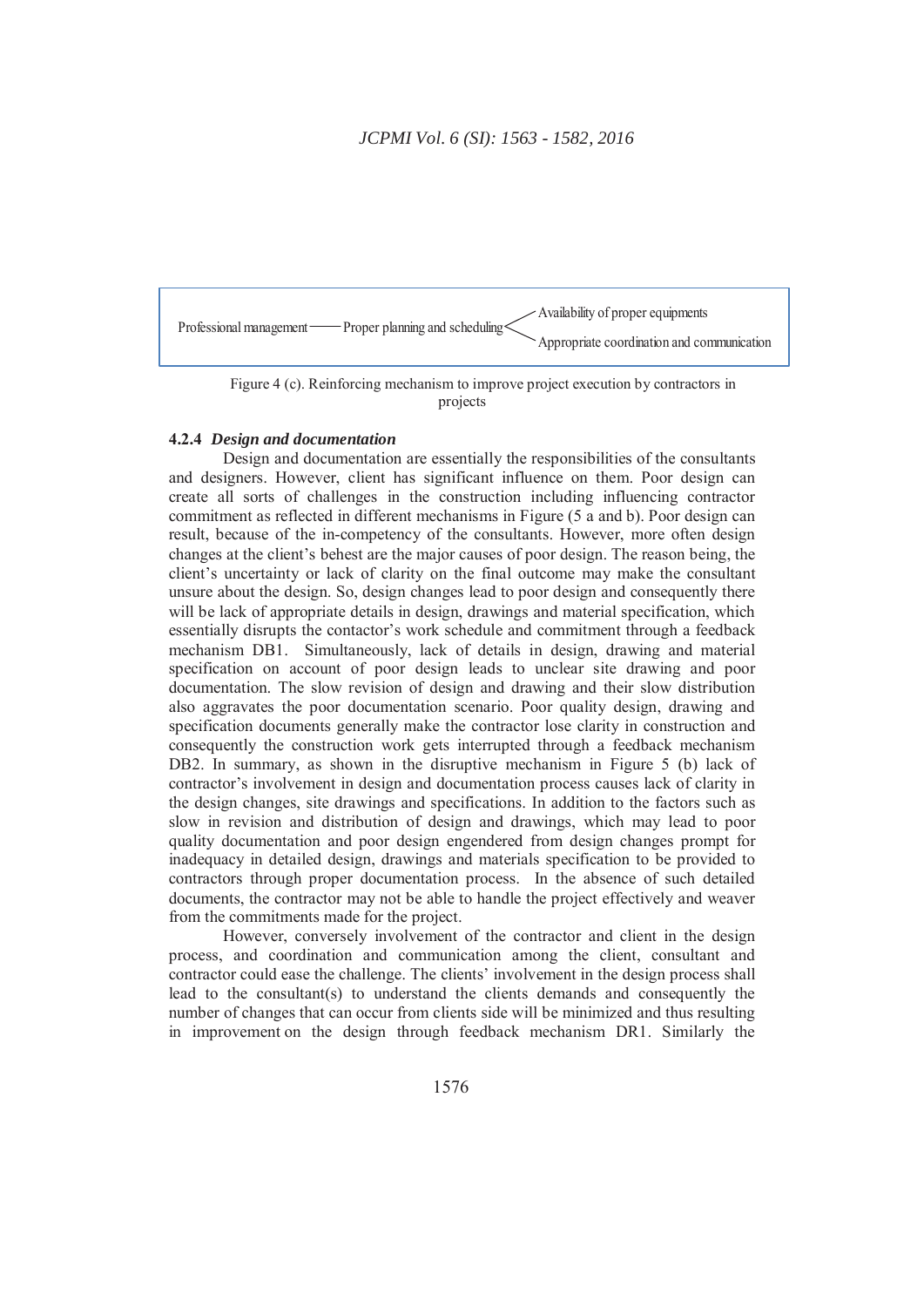contractors, involvement in the design process particularly with regards to detailing in design, drawings and specifications will enhance the clarity in the specifications in the site drawings and materials use (DR2). Clarity in the drawings and specification in other words good quality documentation enable the contractors to work without much interruption. Besides, coordination and communication among the clients, consultants and contactors assists in minimizing the design changes as well as enhances the progress in revision and distributions of designs, drawings and other changes that may occur. In other words coordination and communication among the three stakeholders also strengthens the feedback mechanisms DR1 and DR2. Thus, it is seen that disruptive feedback mechanisms DB1 and DB2, which make the contactors to fail to keep their commitments are balanced by reinforcing mechanisms DR1 and DR2, which enable them to honour their commitments because of design related challenges. In other words as envisaged from the reinforcing mechanism as presented in Figure 5 (c), contractor's involvement in design and documentation remain pivotal to improve contractor commitment as the contractor would be aware of the details of the design, drawings, specifications and the changes if any in any of these aspects. Furthermore, because of his engagement in the process and awareness of the various aspects, there would be reduction in design changes (from contactors point of view) and lesser confusion on the drawings and material specification. As a result the contractor could able to execute the projects more efficiently contributing significant improvement in contractor commitments.



Figure 5 (a) . Causal feedback relationship for contractor commitments because of design and documentation challenges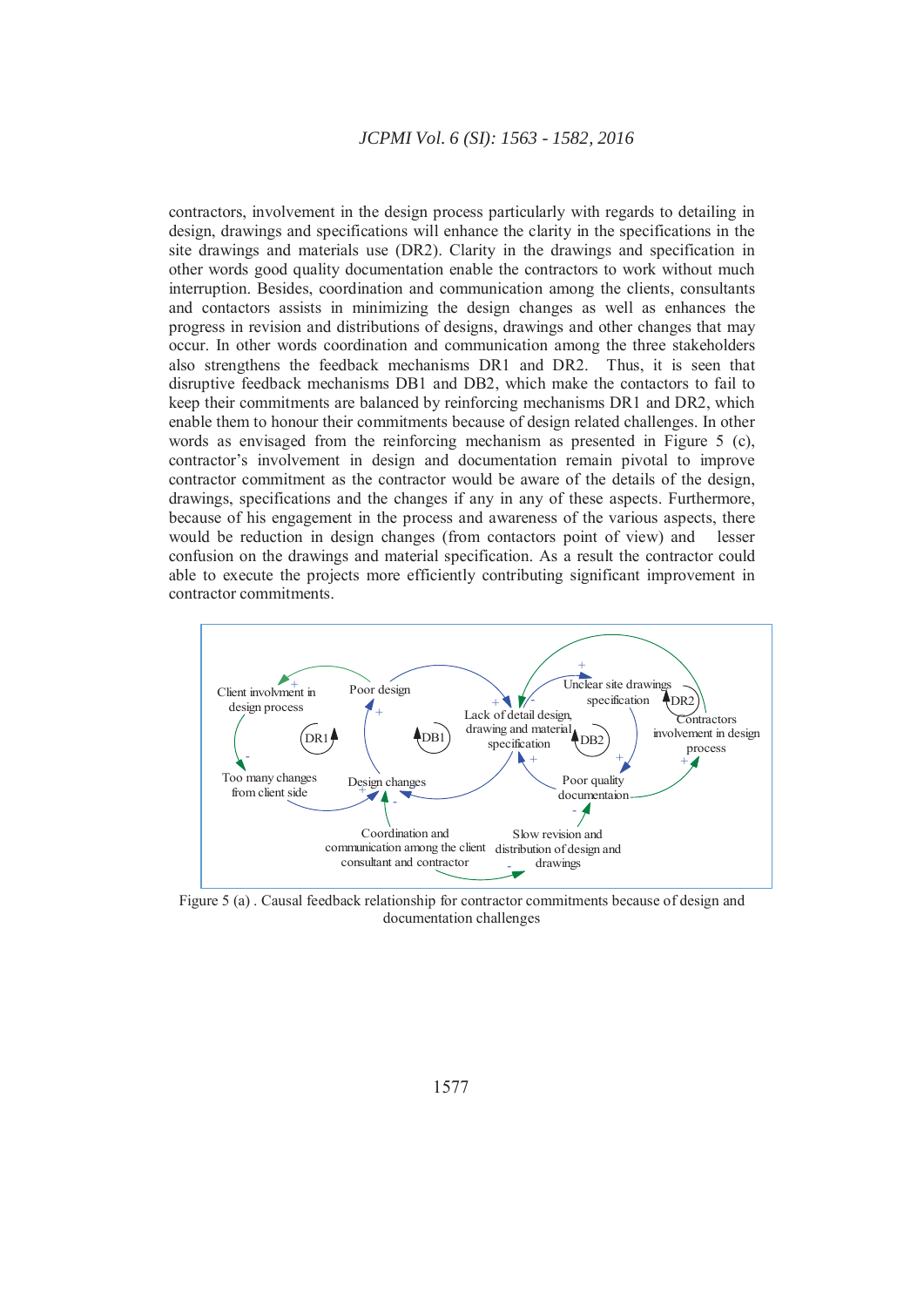

Figure 5 (b). Disrupting mechanism leading to lack of detail design, drawings and material specification contributing to poor contractor commitment



Figure 5 (c). Reinforcing mechanism to improve design and documentation by contractor's involvement in design and documentation process leading to enhanced contractor commitment

### **4.3 Discussions**

Contractor commitment is at risk because of various contractor ability and efficiency, professional management, project execution and design and cementation related factors. It is found that almost all the factors under these attributes as mentioned in Table 2, essentially influence contractor commitment. However, identification of factors does not suffice to how these factors influence contractor commitment, what kind of causal feedback mechanisms do they develop to create contractor commitment challenges and how the challenges can be resolved. As suggested by Assaf and Al-Hejji (2006) and Sambasivan and Soon (2007), there is a necessity to establish the interlinkage among these factors. In this regard, development of conceptual models and consequent mechanisms by using SD modelling principles (Stermann, 2000) is found to be useful and relevant. As suggested by Montibeller and Belton (2006), Robinson (2008), Das (2015) and Aiyetan and Das (2015), use of conceptual models to understand the inter-linkage among the factors influencing contactor commitment and development of the contractor commitment disrupting and reinforcing mechanisms will assist in development of policy interventions to alleviate contractor commitment challenges in construction. Such mechanisms would enable the contractors and other related stakeholders to take steps to resolve contractor commitment challenges through qualitative understanding in a cost effective way and without making elaborate quantitative investigation that could be time consuming and expensive. Consequently, it is found that conceptual SD models engender a set of disruptive mechanisms, which reduce contractor commitments, and reinforcing mechanisms that would resolve the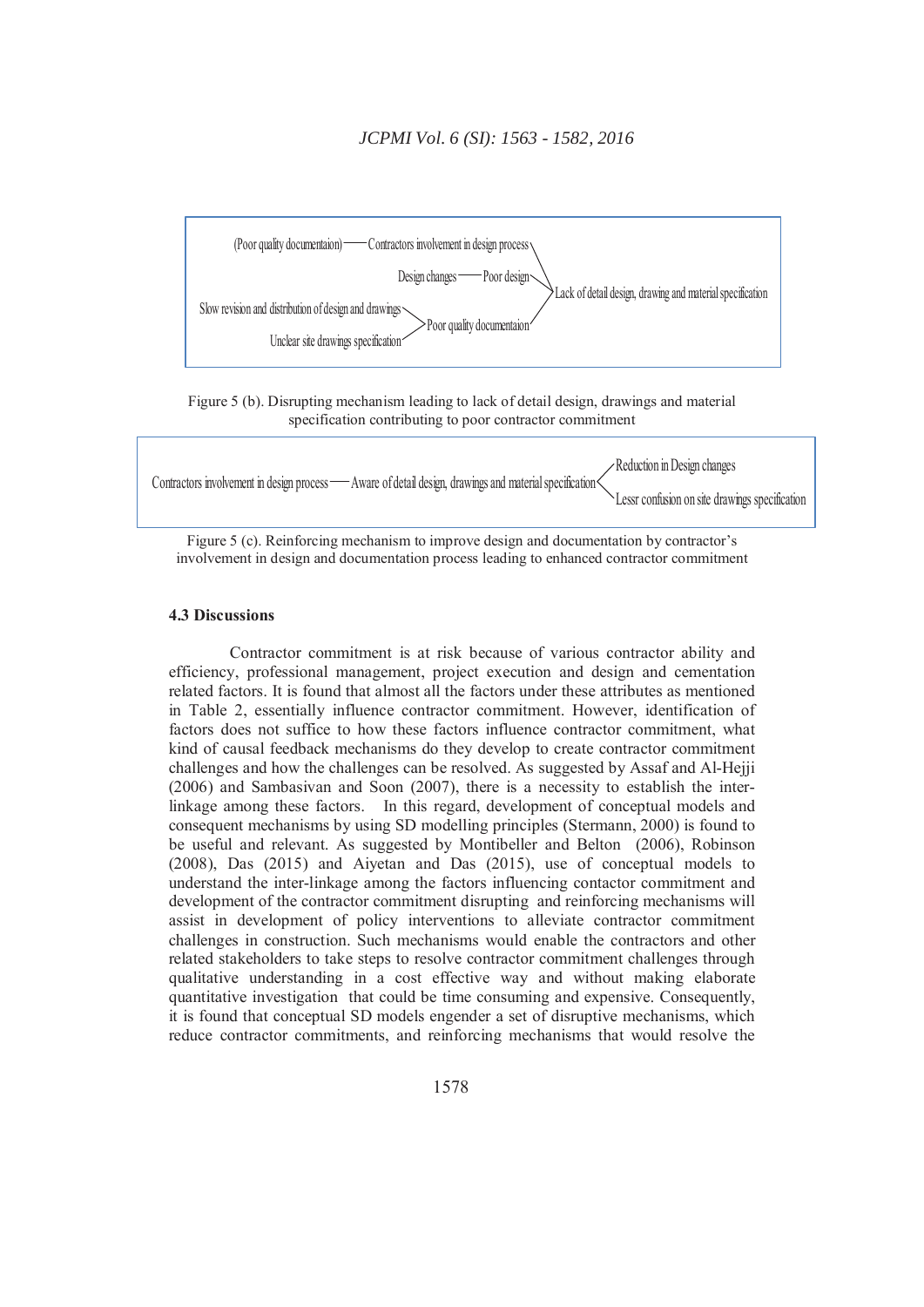challenges. The mechanisms are established based on the inter-linkage among various contractor commitment related factors and their cause and effect as well as feedback relationships. The findings of the conceptual SD models reveals that the influence of various disruptive mechanisms caused because of different contractor linked factors suggested by various investigators (Odeh and Battaineh, 2002; Alwi and Hampson, 2003; Sweis *et al.,* 2008) can be negated by the policy interventions that can be developed based on the reinforcing mechanisms extracted through the SD Conceptual models. In this regard, attributes such as contractors' ability and efficiency, professional management, project execution and design documentation are found to be pivotal for the contractor to adhere to commitments. For example, skill and competency building, which can be attained through skill training, project management training, financial management training, etc., would engender knowledge and skill in construction, finance management, labour management, project management, etc., consequently enable the contractors to reduce inefficiency. Similarly, capacity building will motivate for higher incentives and awards to contractors. Furthermore, professional management skill will allow the contractors to the plans and schedules of the projects, enable proper project execution and improve health and safety aspects in projects, and reduce accidents in site, thus reducing delay in projects. Moreover, contractor's involvement in design and documentation will make them aware of the details of the design, drawings, specifications and the changes if any in any of these aspects, which would lead to reduction in design changes and lesser confusion on the drawings and material specification. Consequently the cumulative effect would result in higher efficiency, execution as per contract and schedule and reduction in delay, thus contributing significantly to improve contractor commitments.

# **5 CONCLUSIONS**

Contractor commitment in construction projects is a major issue faced in the construction industry. A number of attributes and factors are responsible for reduced contractor commitments, which adversely influence successful project delivery within the stipulated time and budget. Several studies have been conducted to understand the causes of lack of contractor commitments; however the studies related to the interlinkage and causal relationship among the factors influencing contractors' commitment are limited. Therefore the , objectives of the investigation were to identify the relative influence of the various factors that adversely impact contactor commitments in a project; to explore causal feedback relationships among the major influential factors hampering contractor commitment; and to develop regenerative mechanisms to resolve the contractor commitment challenges. To realise the aims a survey research method and application of conceptual SD modelling principles were adopted by considering construction projects in important cities of South Africa. The findings suggest that a number of factors (Table 2) under different attributes such as ability and efficiency of the contractors, professional management, project execution and design and documentation of projects influence contractor commitment significantly. The interlinkage among the factors under each attribute and their feedback relationships cause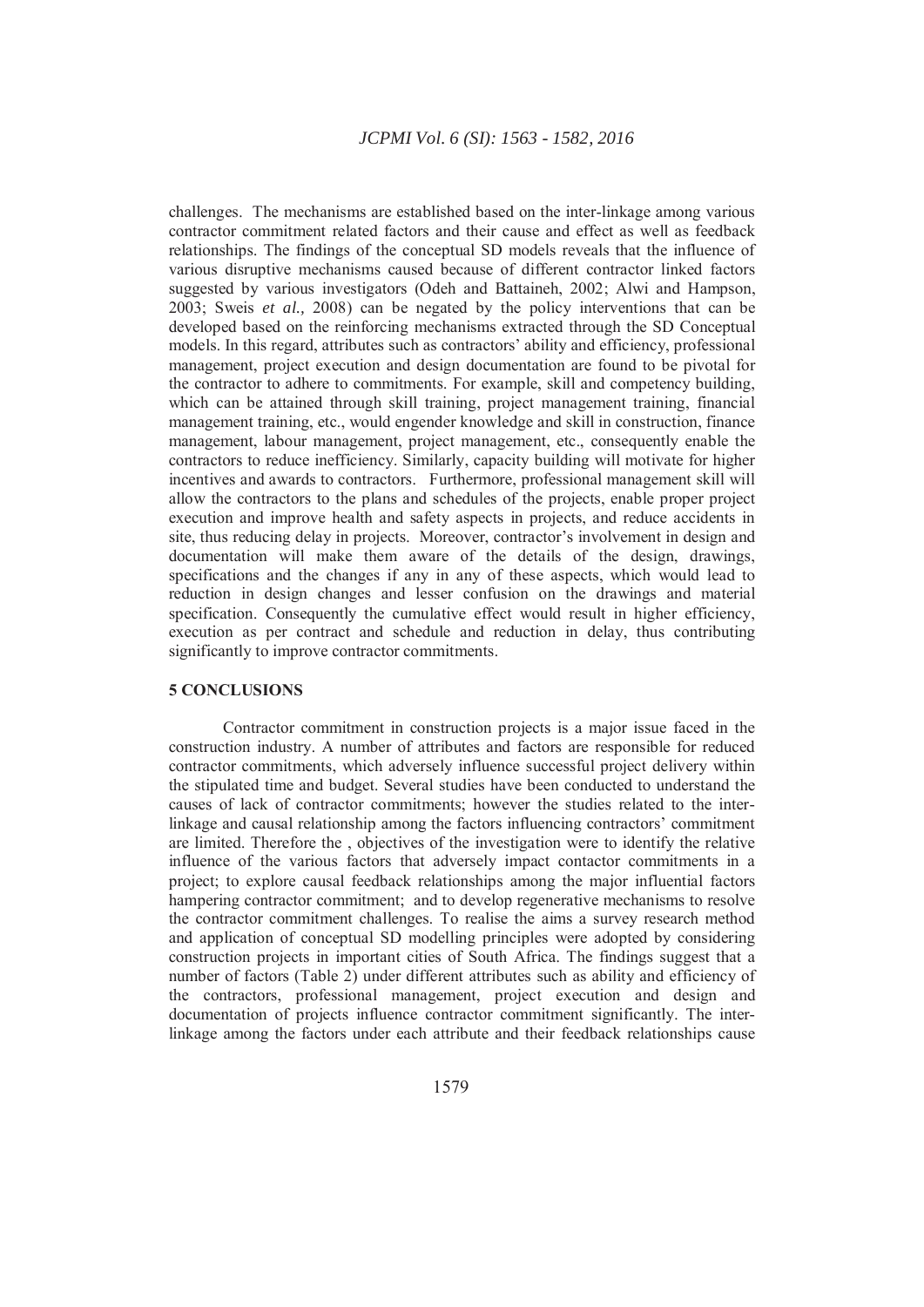disruptive mechanisms which essentially cause contractor commitment challenges in the projects, which warrants policy interventions. The conceptual SD models also indicates that reinforcing mechanisms can be engendered based on the factors, which can act as antidotes to the disruptive mechanism and improve contractor commitment. Furthermore, this investigation reveals that the causal feedback mechanisms among the factors can make the contractors and other stakeholders understand the contractor commitment challenges and engender strategic interventions to resolve these challenges qualitatively. As found from this investigation, the challenges and resolution mechanisms seem to work in a chain of causality and isolated policy interventions may not achieve the desired results, i.e., improve contractors' commitment and successful project delivery. The study has some limitations such as it is carried with limited data acquired from survey and only conceptual modelling was done. Availability of statistical data as well as a comprehensive computational model could have provided more insights to the problem, which is the further scope of the research. However, in the current state, the findings of the evaluations regarding the factors causing contractor commitment challenges and conceptual models based on inter-linkage of the factors can allow the stakeholders in a project to foresee the causal effects, understand the mechanisms that cause contractor commitment challenges and develop appropriate strategy interventions to make the contractors to adhere to commitments and execute the projects within schedules and resources.

### **REFERENCES**

- Aiyetan O.A. & Das, D. 2015. Using System Dynamics Modelling Principles to Resolve Problems of Rework in Construction Projects in Nigeria. *Journal of Construction Project Management and Innovation*, 5(2), 1266-1295,
- Alaghbari, W., Razali, M., Kadir, S. & Ernawat, G. 2007. The significant factors causing delay of building construction projects in Malaysia, *Eng Constr Arch Manage,* Emerald, 14(2),192–206,
- Al-Moumani, H. A. 2000. Construction Delays a Quantitative Analysis. *International Journal of Project Management,* Elsevier, 18, 51-59,
- Alwi, S. & Hampson, K. 2003. *Identifying the Important Causes of Delays In Building Construction Projects*. *In Proceedings: The 9th East Asia-Pacific Conference on Structural Engineering and Construction, Bali, Indonesia*, 2003.
- Andawei, M. M. 2002. Motivation: An alternative to Improve Workers Performance in Today's Construction Industry,*The Quantity Surveyor*, 40(3), 2-6,
- Assaf, S. A. & Al-Hejji, S. 2006. Causes of Delay in Large Construction Projects. International. *Journal of Project Management, Elsevier, 24(4), 349–357,*
- Chan, D.W. & Kumaraswamy, M.M.A. 1997. Comparative study of causes of time overruns in Hong Kong construction projects. *International Journal of Project Management,* Elsevier, 15(1), 55–63,
- Dainty, A.R.J., Cheng, M. & Moore, D.R. 2003. Redefining Performance Measures for Construction Project Managers: An Empirical Evaluation,*Journal of Construction Management and Economics,* Taylor and Francis*,* 21, 209-218,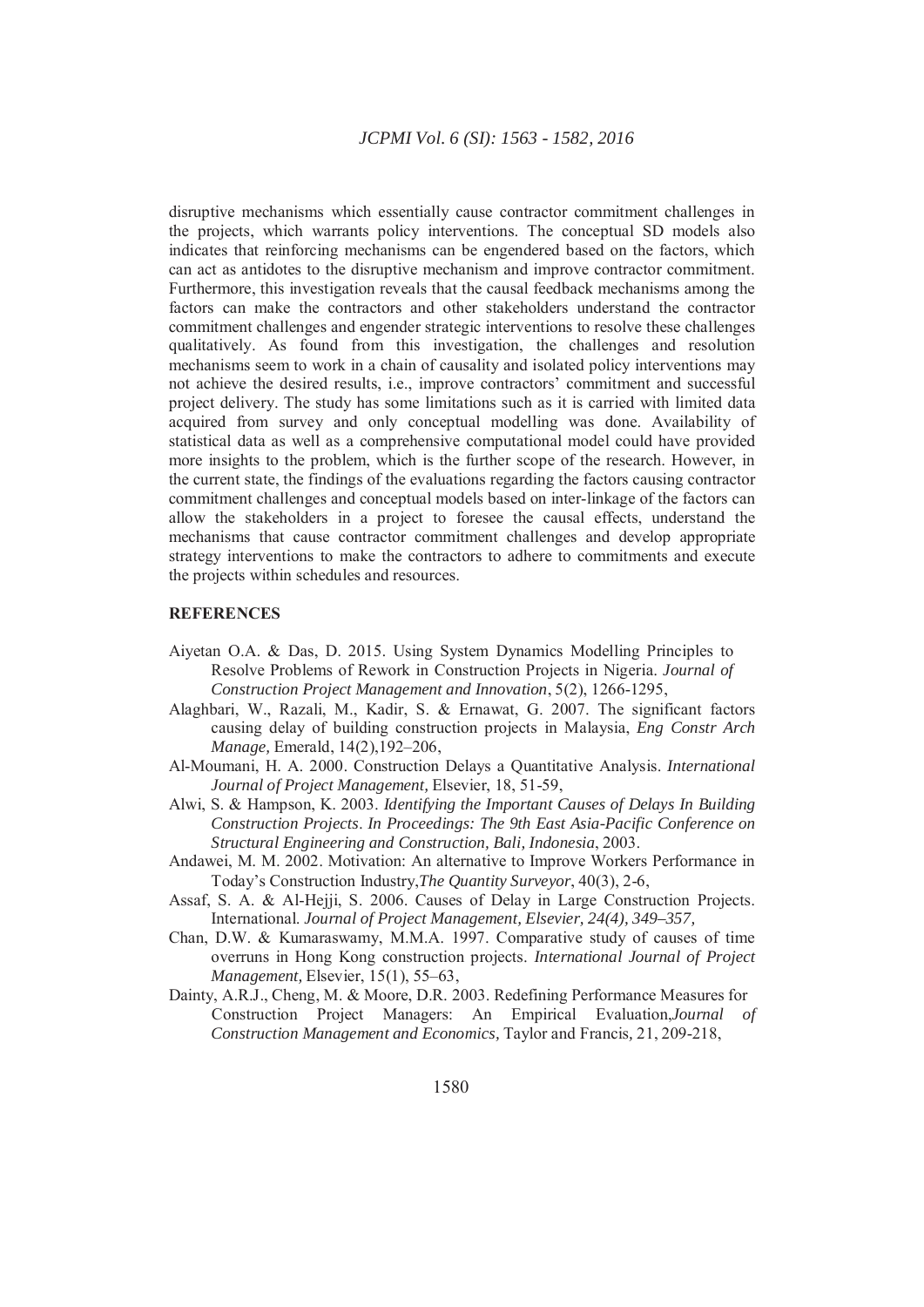- Das, D. 2015. Development of Mechanisms by Using Conceptual System Dynamics Models to Resolve Delay in Construction Projects, International Construction Specialty Conference 2015, June 7-10, Vancouver, Canada.
- Doloi, H. 2009. Analysis of Pre-Qualification Criteria in Contractor Selection and Their Impacts on Project Success. *Construction Management and Economics,* Taylor and Francis, 27, 1245–63.
- Forrester, J. W. 1994. Principles of Systems. Cambridge, MA: Productivity Press, 1968.
- Forrester J.W. 1994. System dynamics, systems thinking, and soft OR, *Syst Dynam Rev*, 10 245–256.
- Fox, S., Marsh, L. & Cockerham, G. 2003. Assessing the Capability of Construction Processes to Realize Building Designs. *Construction Management and Economics,* Taylor and Francis, 21, 7-10.
- Frimpong, Y., Oluwoye, J. & Crawford, L. 2003. Causes of Delay and Cost Overruns in Construction of Groundwater Projects in a Developing Countries: Ghana as a Case Study. *International Journal of project* Management*,* Elsevier, 21, 321-326.
- Gravetter, F. J. & Wallnau, L. B. 2008. Statistics for the Behavioural Sciences.  $8^{th}$  ED. Belmont CA: Wadsmouth Cengage learning.
- Griffith, A. & Watson, P. 2004. *Construction Management Principles and Practice*, 1<sup>st</sup> Ed, New York: Palgrave Macmillan.
- Han, S., Love P. & Peña-Mora F. 2013 A System Dynamics Model for Assessing the Impacts of Design Errors in Construction Projects, *Mathematical and Computer Modelling,*Elsevier, 57, 2044–2053.
- Kim J. & Reinschmidt, K. 2006 A Dynamic Competition Model for Construction Contractors, *Construction Management and Economics,* Taylor and Francis, 24, 955-965.
- Lane, D. C. & Oliva, R. 1998. The Greater Whole: Towards A Synthesis Of System Dynamics and Soft Systems Methodology. *European Journal Operational Research,* 107, 214–235.
- Lim, H. & Ling, F.Y.Y. 2002. Model for Predicting Clients Contribution to Project Success. *Journal of Engineering Construction and Architectural Management,*  Emerald,9(5-6), 388-395.
- Lyneis, J. M. & Ford D. N. 2007. System Dynamics Applied to Project Management, System Dynamics Review, Wliley, 23, 157-189, 2007.
- Mbamali, I., Aiyetan, A.O. & Kehinde, J.O. 2005. Building Design for Buildability: An Investigation into the Current Practice in Nigeria. *"Building and Environment V" South Africa, 40, 1267-1274*.
- Montibeller, G & Belton V. 2006. Causal Maps and The Evaluation Of Decision Options—A Review. *Journal Operational Research Soc.,* Palgrave, 57,779–791.
- Ndekugri, I., Braimah, N., and Gameson, R., Delay Analysis within Construction Contracting Organizations, ASCE Journal of Construction Engineering and Management, 134(9), 2007.
- Odeh A. M., & Battaineh H. T. 2002. Causes of Construction Delay: Traditional Contracts. *International Journal of Project Management,* Elsevier*,* 20(1), 67–73.